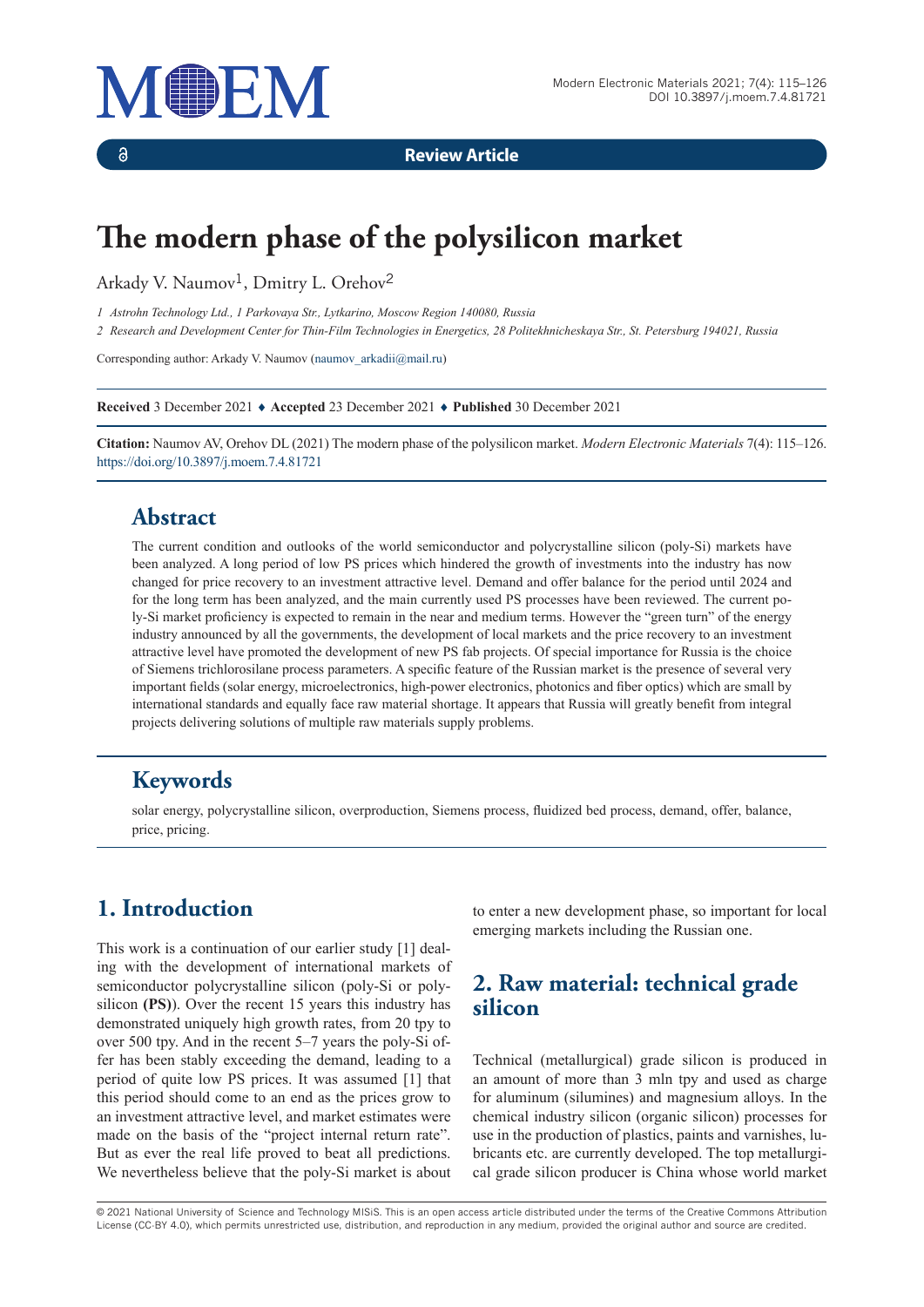share is 64%, followed by the US and Western Europe. The main metallurgical grade silicon consuming branch is the production of alloys (47%), the second one being the chemical industry (41%). Beginning from 2018 the production of metallurgical grade silicon has become unprofitable in many countries, with fabs closing and production figures decreasing. There is a trend for PS production recovery in the nearest 4–5 years though. According to current predictions the PS production growth is expected to accelerate in 2022 and thereafter due to a recovery of base consumption and the rising raw material demand in the semiconductor industry. Over the last decade the demand for metallurgical grade silicon has been supported by the development of solar energy. The electronics and solar energy industries consume  $\sim$ 12–15% of the world's raw metallurgical grade silicon [2] (Table 1).

### **3. Metallurgical grade silicon prices**

The price decline in the 2018–2020 period was caused by the market proficiency as discussed above (Fig. 1). Beginning from 2020 the demand has grown and hence the prices have been up. It was expected that the price growth would be to some extent moderated by the large excess of accumulated production facilities which would not be used for several years. However there was a metallurgical grade silicon price jump in 2021 due to the China production dropdown. In September–October 2021 the prices grew by 300%. The production decline was caused by an energy crisis in China which affected almost half of the Chinese companies. The energy shortage was caused

**Table 1.** Dynamics and prediction of the world's metallurgical grade silicon production, ths. tpy

| <b>Country / Region</b>  | 2018    | 2019    | 2020    | 2021    | 2022    | 2023    | 2024    |
|--------------------------|---------|---------|---------|---------|---------|---------|---------|
| <b>US</b>                | 185.0   | 130.0   | 140.0   | 175.0   | 210.0   | 220.0   | 240.0   |
| <b>Brazil</b>            | 218.0   | 202.0   | 198.0   | 220.0   | 235.0   | 245.0   | 250.0   |
| Other American countries | 42.0    | 35.0    | 30.0    | 40.0    | 44.0    | 45.0    | 45.0    |
| EU                       | 193.4   | 156.3   | 142.0   | 170.0   | 195.0   | 205.0   | 205.0   |
| Other Europe             | 225.5   | 231.0   | 251.0   | 258.5   | 281.8   | 320.9   | 336.5   |
| Africa/Middle East       | 38.0    | 20.5    | 0.0     | 0.0     | 0.0     | 0.0     | 15.0    |
| Asia and Oceania         | 89.8    | 87.0    | 80.5    | 107.5   | 135.0   | 150.0   | 160.0   |
| <b>CIS</b>               | 71.8    | 64.1    | 52.0    | 66.0    | 75.0    | 77.5    | 80.0    |
| China                    | 1,980.0 | 1,895.0 | 1,837.5 | 2,015.0 | 2,125.0 | 2,217.5 | 2,315.0 |
| <b>Total</b>             | 3,043.4 | 2,820.9 | 2,731.0 | 3,052.0 | 3,300.8 | 3,480.9 | 3,646.5 |



**Figure 1.** Dynamics and prediction of metallurgical grade silicon prices, \$/t: (*1*) US, (*2*) EU and (*3*) China & Japan (curves counted top to bottom).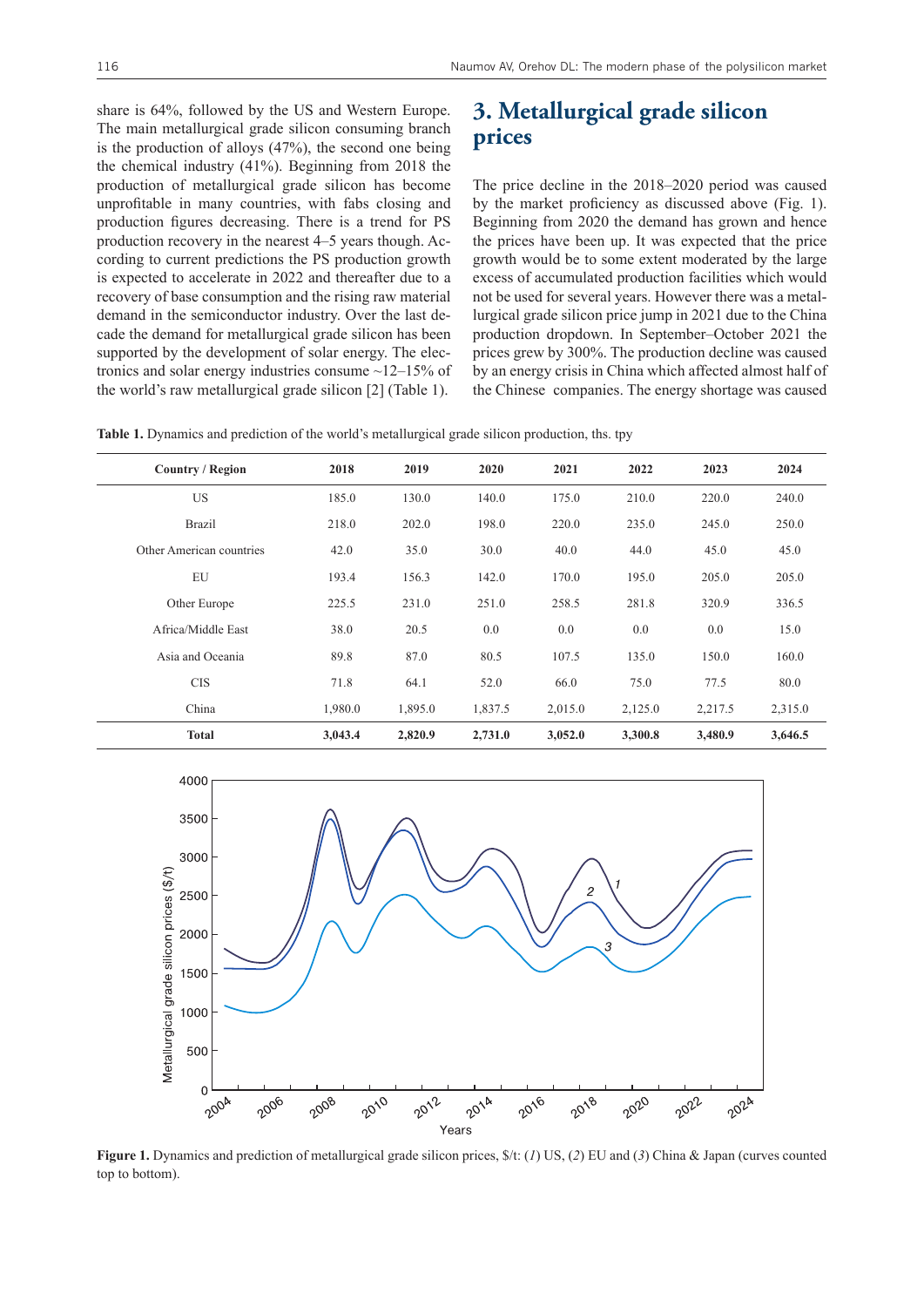by China's new atmospheric pollution reduction policy. There is information on the Chinese Government's plans to eliminate carbon footprint by 2060 and their commitment for environmentally safe and low-carbon development. 56% of China's energy production depends on coal industry, but the Chinese Government has put strict environmental limitations on coal production and implemented top limits of energy consumption for all the Chinese regions. The energy shortage has struck at least 44% of China's companies, causing operation stoppage at many enterprises including the metallurgical grade silicon ones. The price has also been largely affected by the US sanction policy since a big share of Chinese metallurgical grade silicon production premises are located in the



**Figure 2.** Industrial polysilicon reactor types: (*a*) Siemens  $SiHCI<sub>3</sub>$  (TCS) hydrogen reduction or  $SiH<sub>4</sub>$  (MS) pyrolysis reactor. Hereinafter denoted as Siemens TCS or Siemens MS, respectively. Polysilicon is deposited on seed rods: (*a*)  $\text{SiHCl}_3 + \text{H}_2 \rightarrow \text{Si} + 3\text{HCl}$ ; (*b*)  $\text{SiH}_4 \rightarrow \text{Si} + \text{H}_2$ ; (*b*) MS decomposition or TCS hydrogen reduction fluidized bed reactor. Hereinafter denoted as FBR-MS or FBR-TCS, respectively. Polysilicon is produced in a granulated form: (*a*)  $\text{SiH}_4 \rightarrow \text{Si} + \text{H}_2$ ; (*b*)  $\text{SiHCl}_3 + \text{H}_2 \rightarrow \text{Si} + 3\text{HCl}$ .

Xinjiang Uygur Autonomous Region the Chinese Government's policy toward which is under severe criticism. The Norwegian company Elkem ASA that produces silicones, silicon and other silicon-containing materials has also stopped production. As a result the price of metallurgical grade silicon has soared from 1.2–2.6 \$/t to 10.4 \$/t at peak and is currently at 3–4 \$/t.

#### **4. Industrial polysilicon processes**

Metallurgical grade silicon contains a large number of impurities. Poly-Si production preferably requires purer metallurgical grade silicon (Table 2).

**Table 2.** Notation and guaranteed parameters of metallurgical grade silicon for solar and electronic grade poly-Si

| Grade | Si        | Fe        | Al        | Ca        | P         |
|-------|-----------|-----------|-----------|-----------|-----------|
|       | $(min\%)$ | $(max\%)$ | $(max\%)$ | $(max\%)$ | (max ppm) |
| 1101  | 99.79     | 0.1       | 0.1       | 0.01      | 30        |
| 1501  | 99.69     | 0.15      | 0.15      | 0.01      | 30        |
| 1503  | 99.67     | 0.15      | 0.15      | 0.03      | 30        |
| 2202  | 99.58     | 0.2       | 0.2       | 0.02      | 30        |
| 2502  | 99.48     | 0.25      | 0.25      | 0.02      | 30        |

The production of solar and electronic grade polysilicon requires deep purification of metallurgical grade silicon. Industrial processes are illustrated in Fig. 2.

The Siemens TCS process is currently absolutely dominating in the industry. However the gas/vapor mixture output from the reactor contains a large quantity of unreacted  $H_2$ , TCS, silicon tetrachloride (SiCl<sub>4</sub> or STC) and polysilanchlorides because only 20–25% of silicon derived from TCS is deposited onto the seed rods within one cycle, with only about  $10\%$  of  $H_2$  supplied to the reactor being involved in the reaction. About 12.5 kg of  $SiCl<sub>4</sub>$  forms per 1 kg of polysilicon.

Historically the first classic approach to this problem was the use of surplus STC for the production of other materials, i.e., pyrogenic  $SiO<sub>2</sub>$  (aerosil), organic silicon compounds etc. [1, 3, 4].

Aerosil is often produced by high-temperature silicon tetrachloride hydrolysis. Some poly-Si producers (e.g. Wacker Chemie GmbH, Tokuyama Soda etc.) use by-product tetrachloride for aerosil production. The high-temperature gas phase  $SiCl<sub>4</sub>$  hydrolysis process is based on the reactions occurring in the hydrogen-oxygen torch upon silicon tetrachloride supply:

$$
SiCl_4 + 2H_2 + O_2 = SiO_2 + 4HCl.
$$

After aerosil separation from the dust and gas mixture by conventional dry dust removal techniques the effluent gases are exposed to water absorption treatment to produce hydrochloric acid. The whole process can be arranged in a manner so both final products (aerosil and hydrochloric acid) have a high purity. Chlorosilanes are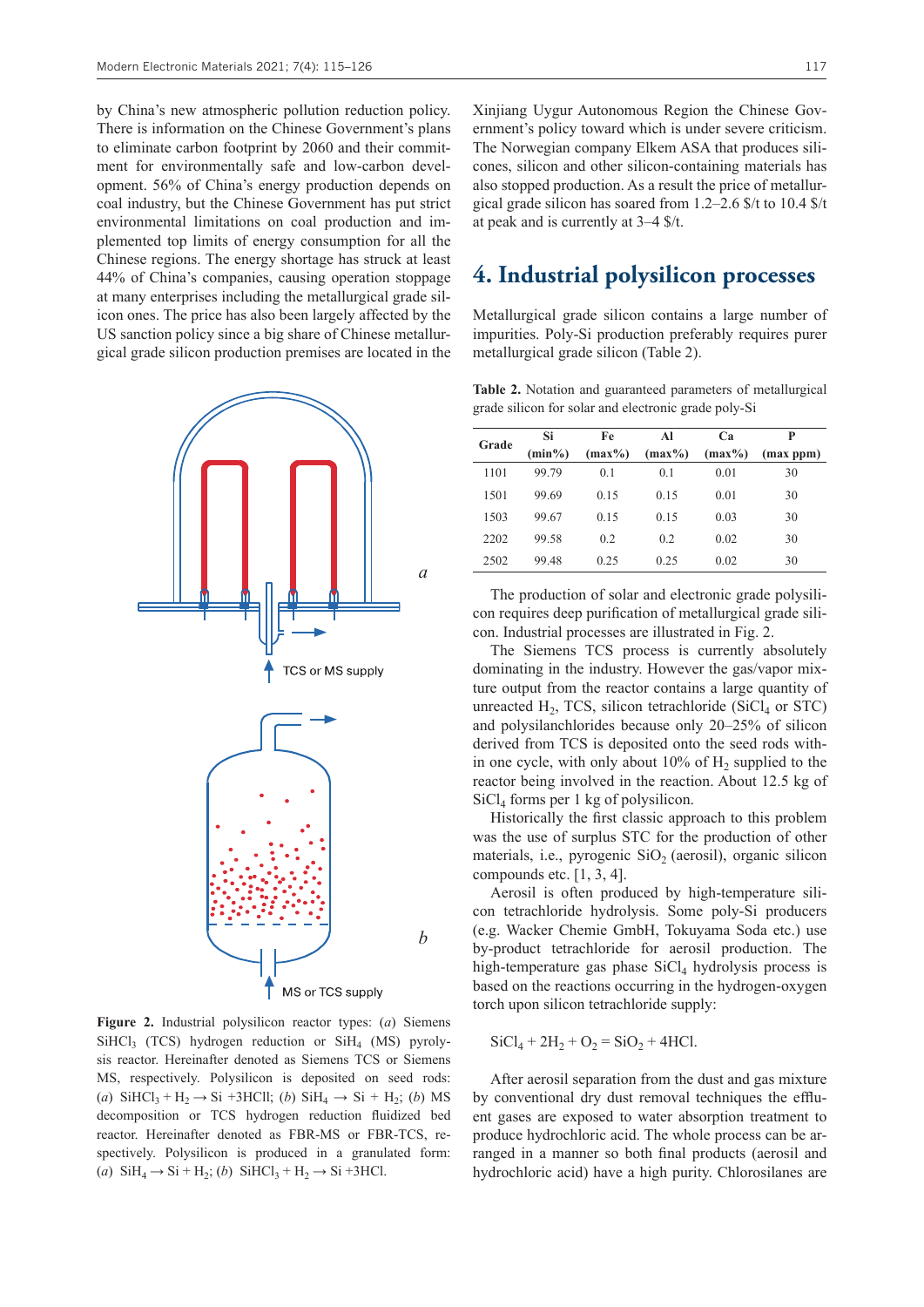

**Figure 3.** Solar and electronic grade poly-Si consumption: history and prediction. *Source:* Bloomberg

separated at the first condensate reprocessing stage from the used steam and gas mixture output from the hydrogen reduction plant. After chlorosilane condensate separation, one of the chlorosilane mixture components, i.e., trichlorosilane, is recycled to the silicon production stage and tetrachlorosilane is supplied for aerosil production. For this purpose the silicon tetrachloride vapor is mixed with air and non-condensing gases output from the chlorosilane condensation system. These gases contain hydrogen (about 90 vol.%) and hydrogen chloride. The torch provides for high-temperature silicon tetrachloride hydrolysis. The effluent gases from the thermal hydrolysis chamber are cleaned with hydrochloric acid solutions and water. The output hydrochloric acid is either exported as a final product or processed to dehydrated hydrogen chloride. This method provides for the simultaneous disposal of hydrogen-containing gas, silicon tetrachloride and hydrogen chloride. These products can be separated as pure substances. The above described technology allows producing high-purity silicon dioxide with a controlled grain size  $(1-20 \mu m)$  for fiber optics applications and  $1-100 \mu m$ for semiconductor electronics). Grain size control is achieved by inert-gas dilution of silicon tetrachloride vapors contacting with the water-containing absorbent.

However since the early 2000s the Siemens-TCS poly-Si amounts of each specific producers have grown to such a high level that the disposal of excess STC has become technically and economically unviable.

The task has therefore arisen to use excess STC for poly-Si production. Then the Siemens-TCS process was split in two modifications: Siemens DC and Siemens HC. The hydrogen reduction products output from the reactor

**Table 3.** Solar and electronic grade poly-Si parameters

| <b>Parameters</b>                                                                                  | Electronic grade                                                               | Solar grade (mono-grade)                                                     |  |
|----------------------------------------------------------------------------------------------------|--------------------------------------------------------------------------------|------------------------------------------------------------------------------|--|
| Main substance fraction                                                                            | $>99.999999999$ ( $>11$ N)                                                     | 99.999999-99.999 999999 (8-11N)                                              |  |
| Use                                                                                                | Microelectronic and high-power Si single<br>crystal devices                    | Si single crystal photoelectric converters                                   |  |
| Donors                                                                                             | $(P, As, Sb)$ ( <i>n</i> -type, $\rho \ge 1000$ Ohm · cm);<br>$\leq 0.05$ ppba | $(P, As, Sb)$ ( <i>n</i> -type, $\rho \ge 500$ Ohm · cm);<br>$\leq 0,1$ ppba |  |
| Acceptors                                                                                          | (B, Al) ( <i>p</i> -type, $\rho \ge 9000$ Ohm·cm);<br>$\leq 0.03$ ppba         | (B, Al) ( <i>p</i> -type, $\rho \ge 5000$ Ohm · cm);<br>$\leq 0.05$ ppba     |  |
| Carbon(C)                                                                                          | $\leq 0,1$ ppma                                                                | $\leq 0.2$ ppma                                                              |  |
| Metals:<br>$-$ in the bulk (Fe, Cu, Ni, Cr, Zn, Na)<br>$-$ on the surface (Fe, Cu, Ni, Cr, Zn, Na) | $\leq 0.5$ ppbw<br>$\leq$ l ppbw                                               | $\leq 0.5$ ppbw<br>$\leq$ l ppbw                                             |  |
| Minority carier lifetime (more than)                                                               | $400$ mks                                                                      | $250$ mks                                                                    |  |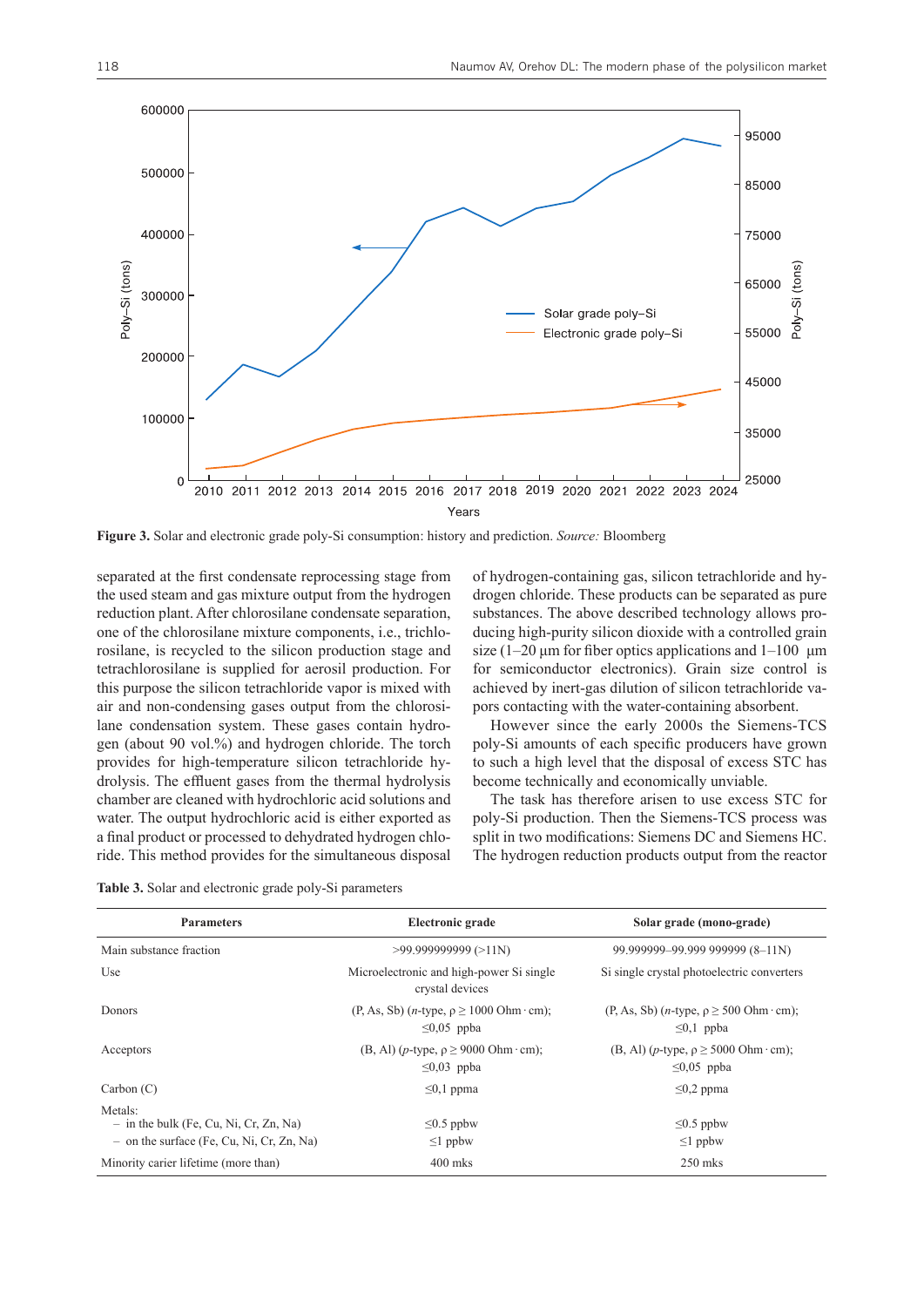had to be completely regenerated by condensation and  $(SiHCl<sub>3</sub> + SiCl<sub>4</sub>)$  mixture separation. Therefore there are two approaches to handling large  $SiCl<sub>4</sub>$  amounts forming as by-products during TCS hydrogen reduction:

 $-$  excess SiCl<sub>4</sub> conversion to TCS in special converting reactors (the so-called Siemens-DC method, sometimes referred to as clean recycling):

 $SiCl_4 + H_2 \rightarrow SiHCl_3;$ 

 $-$  recycled SiCl<sub>4</sub> supply to the initial TCS synthesis reactor (the so-called Siemens-HC method or dirty recycling):

 $Si<sub>MG</sub> + 2H<sub>2</sub> + SiCl<sub>4</sub> \rightarrow 4SiHCl<sub>3</sub>.$ 

Both these approaches are currently equally used by leading companies. The economic parameters of these processes seem to be close. The Siemens-HC process is believed to be more capital-consuming [1, 5].

#### **5. Current poly-Si market condition**

Aimed at optimizing their production costs the poly-Si producers have clearly delimited the quality of their product material for various purposes. As a result the following terms have emerged:

– poly-Si for multi-silicon production by casting or solar grade poly-Si for multicrystalline cells (multi grade) with a purity of 99.99999% (7N) – 99.999999% (8N):

– electronic grade poly-Si for semiconductors with a purity of 11N or higher.

Electronic grade poly-Si is produced and consumed in an amount of about 35–40 ths. tpy. The solar grade poly-Si production has exceeded 500 ths. tpy (Fig. 3).

However the quality of electronic grade PS and purest solar grade poly-Si which is also intended for Cz single crystal growth differs considerably (Table 3).

The number of poly-Si production facilities has grown multiply over the two last decades. Intense growth periods have often caused significant facility excess in turn leading to price drop (Fig. 4).

The poly-Si market currently sees a slight reduction of excess facilities and a price growth after a long price decline period (7–8 \$/kg), see Fig. 5 *a* and *b*. It is however anticipated that the offer will be still above the demand for several years ahead [5, 6].

#### **6. Main poly-Si producers**

Over the recent 3–4 years the world's distribution of poly-Si producing companies has changed dramatically. The traditional PS production leaders such as Wacker (Germany), Hemlock (US), REC (Norway-US), Tokuyama (Japan), SunEdison (former MEMC Electronic Materials, US) have lost the top positions both in product output and in production efficiency. The multi-year efficiency leaders Wacker and Hemlock lost their top positions



**Figure 4.** Growth of the number of poly-Si production facilities and actual output (solar + electronic grade) in 2004–2024. *Source:* Bloomberg.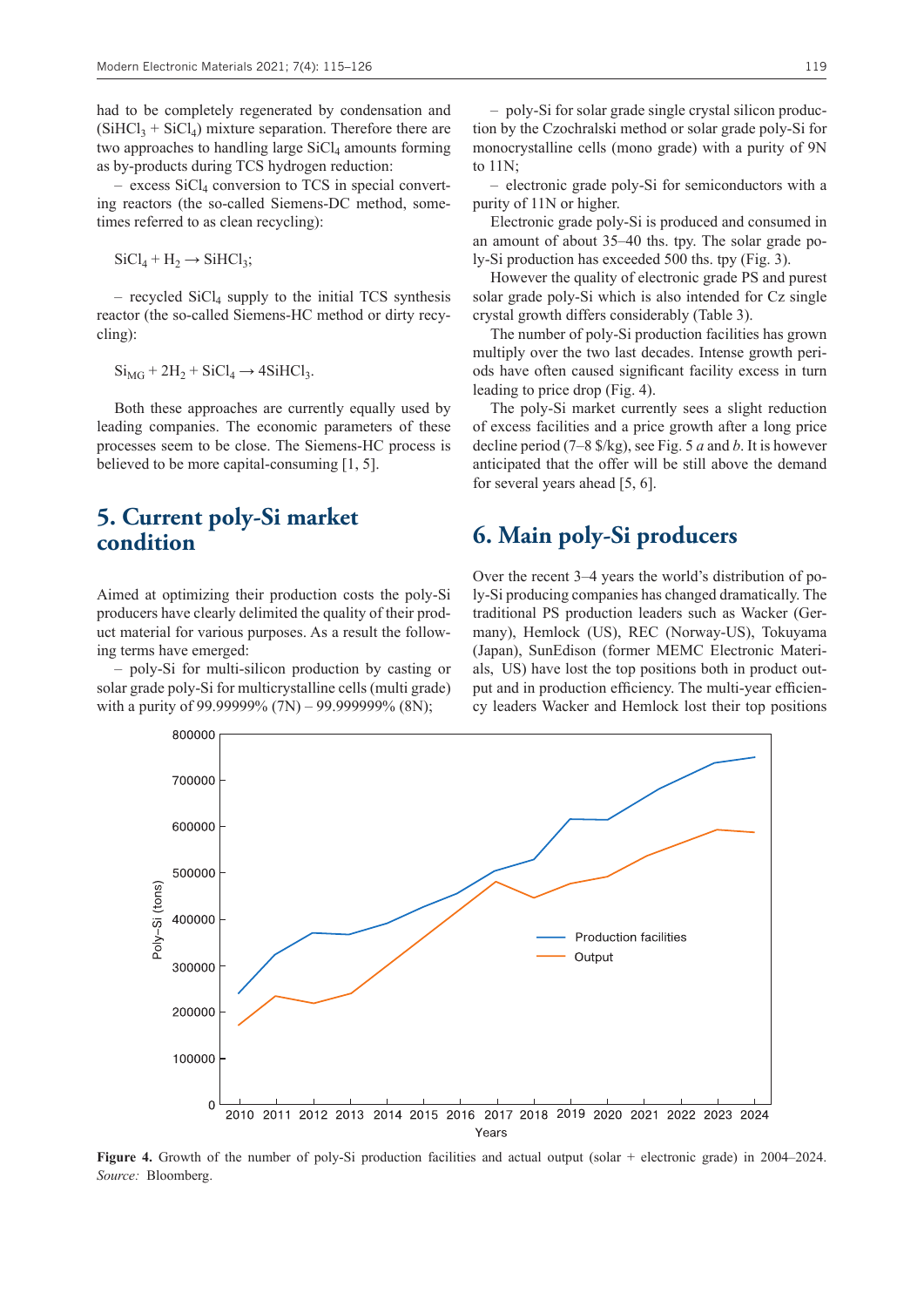back in 2018 (Hemlock has furthermore fallen a prey of Chinese counter-sanctions and had to greatly reduce its product output). One should however take into account that these companies as well as the Japanese Tokuyama and Mitsubishi ones are the main producers of the more resource-consuming and costly electronic grade poly-Si (Fig. 6).

In 2019–2021 the situation changed even greater. According to different estimates, the world's total polysilicon production reached 521–545 ths. t in 2020 with about 440 ths. t being produced in China. Preliminary estimates suggest that the world's total PS production was 546–575 ths. t in 2021 of which China produced 470 ths. t (more than 80%), see Fig. 7.

It should be expected that after 2021 the worldwide domination of the Chinese solar grade poly-Si producers will further strengthen.

Along with a 71% solar cell offer share in the world's market in 2019 China also had a 97% share of the world's semiconductor wafer production, a 79% share of solar cell production and a 79% share of polysilicon production. In 2020 China already gained a 80% share of poly-Si



**Figure 5.** Solar grade silicon price dynamics: (*a*) 2002–2021 (\$/kg), (*b*) July 2020 – December 2021 (¥/kg). *Source:* Bernreuter Research.

| Company                            | Location    | Planned output (ths. t) | <b>Terms</b>                                  | <b>Comments</b>              |
|------------------------------------|-------------|-------------------------|-----------------------------------------------|------------------------------|
|                                    | Xinjiang    | 20,000                  | Start in 2021                                 | Conventional Siemens process |
| GCL-Poly                           | Leshan      | 100,000                 | Start in 2022                                 |                              |
|                                    | Xuzhou      | 100,000                 | $1st$ stage in 2021                           | Granulated silicon           |
|                                    | Baotou      | 300,000                 | 1st stage of 60,000 tons planned              |                              |
| Xinte                              | Baotou      | 200,000                 | 1 <sup>st</sup> stage of 100,000 tons planned | Conventional Siemens process |
|                                    | Leshan      | 35,000                  | Start in 2021 Q3                              |                              |
| Tongwei                            | Baotou      | 45,000                  | Start in 2022                                 | Conventional Siemens process |
|                                    | Baoshan     | 40,000                  | Start in 2021 Q4                              |                              |
| Tongwei TRW                        | Baotou      | 40,000                  | Start in 2022                                 | Conventional Siemens process |
| Tongwei Jinko                      | Leshan      | 45,000                  | Start in 2022                                 | Conventional Siemens process |
| Dazhi New Energy                   | Xinjiang    | 35,000                  | Start in 2021                                 | Conventional Siemens process |
| Asia Silicon Industry              | Shinin      | 60,000                  | 30,000 tons in early 2022                     | Conventional Siemens process |
| <b>OCI</b>                         | Malaysia    | 5000                    | Start in 2022                                 | Conventional Siemens process |
| Jiangsu                            | Shimin Shan | 100,000                 | N/A                                           | Conventional Siemens process |
| TBEA; JinkoSolar;<br>JA Technology | Baotou      | 100,000                 | June 2023 at latest                           | Conventional Siemens process |
| Tongwei shares                     | Leshan      | 200,000                 | Start in December 2022                        | Conventional Siemens process |
| Xinjiang Jingnuo                   | Hug         | 100,000                 | N/A                                           | Conventional Siemens process |

**Table 4.** Production build-up plans of some poly-Si producers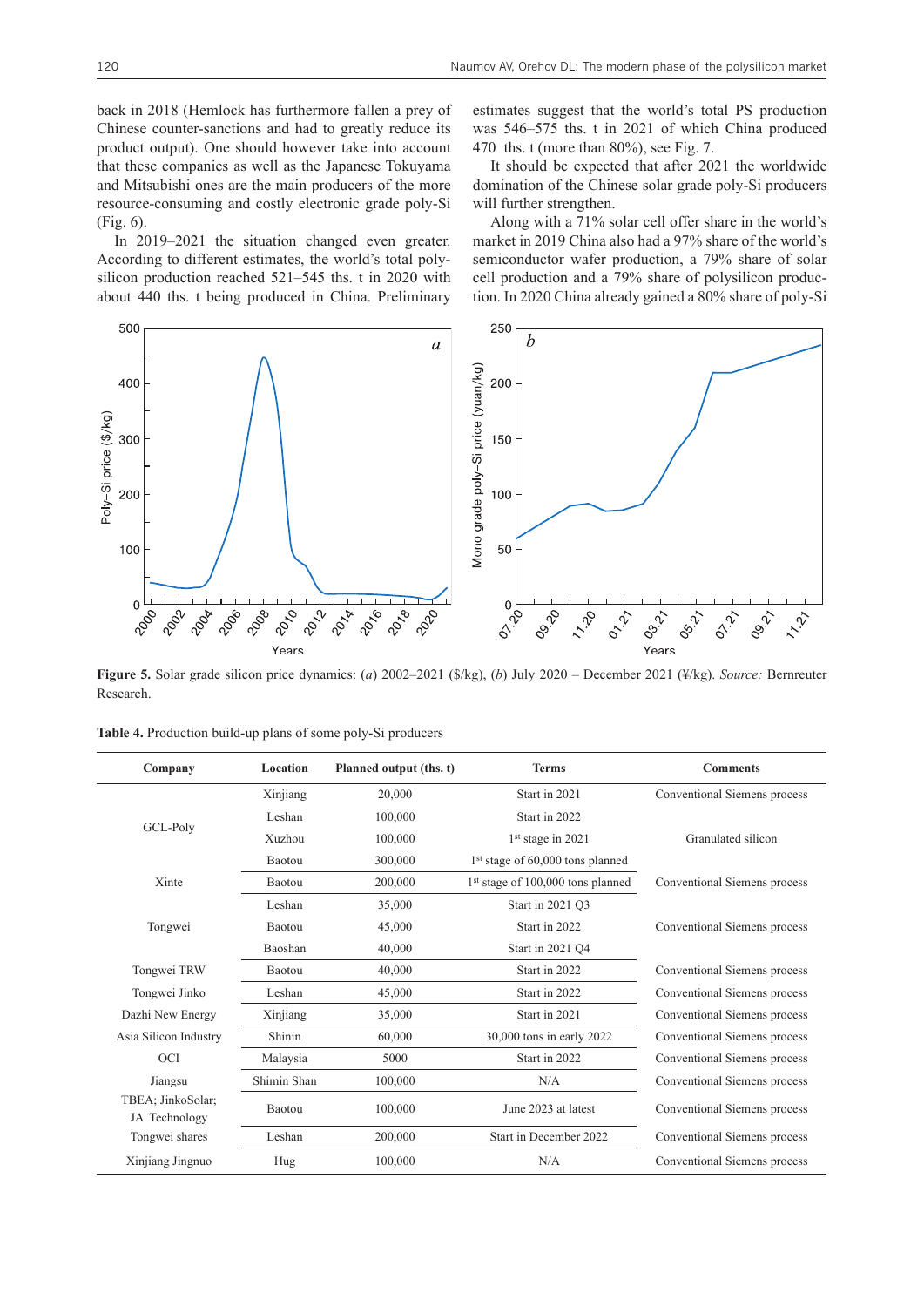

**Figure 6.** Efficiency and product output of major poly-Si producers in 2021. *Source:* Bloomberg



**Figure 7.** Poly-Si production in 2021. *Source:* Bloomberg.

production facilities worldwide. All the Chinese poly-Si producers have plans to build up their production facilities (Table 4).

Back in 2012–2013 many Chinese poly-Si producers reduced their outputs, stopped production or went bankrupt due to the then persisting production efficiency lag of some Chinese poly-Si facilities in comparison with

the process efficiency of conventional US, German etc. producers. That lag has significantly reduced in recent years thanks to the development of reactor effluent gas recycling technologies and the construction of low energy consuming premises in China. For example, Daqo New Energy Corp. was back in 2017 among the first ones to announce poly-Si cash cost cutdown to 8.95 \$/kg.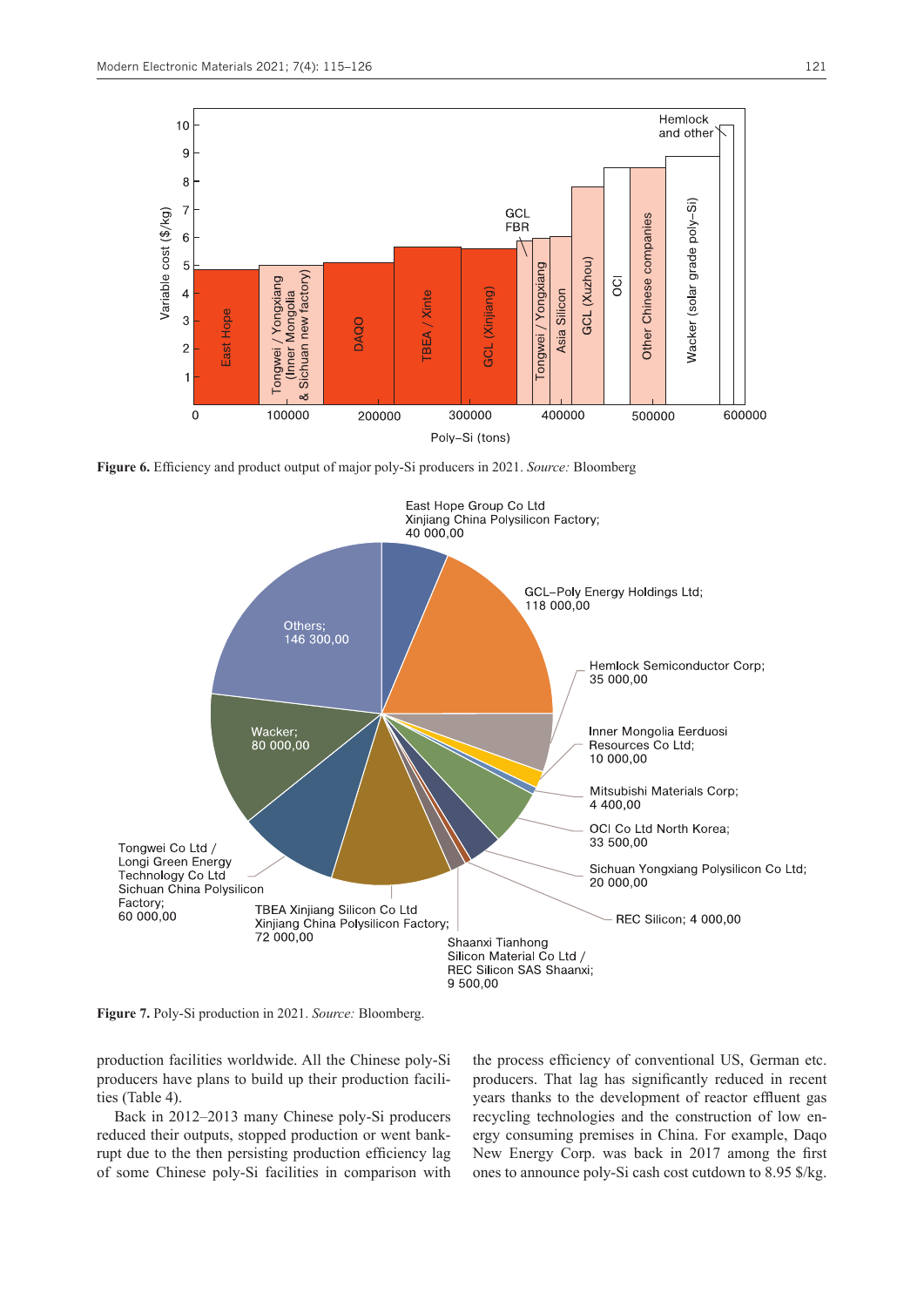Daqo New Energy Corp. will invest in the construction of four more facilities in 2022. The Company plans a ¥33.3 bn (\$5.2 bn) investment into its projects. More than 70% of that investment will be allocated for the start of two premises in Baotou (Inner Mongolia Autonomous Region). One of these premises will produce 200,000 tpy poly-Si and the other, 21,000 tpy. The construction of these two premises will start in 2022 Q1, and their first stages are to be finished by 2023 Q2. The other portion of the investment (¥8 bn or \$1.4 bn) will be spent for the other two projects in Baotou. Those facilities will have a design output of 300,000 tpy poly-Si and 200,000 tpy organic silicon compounds [7–9].

Some analysts expect the poly-Si market proficiency to remain after 2024. Most Chinese producers build new facilities though. This seems to be caused by the announced "green turn" world over and the continuing separation of international markets into politico-economic blocks in which each market participant aims at own development. Furthermore China invests much in green technologies and the development of environment friendly power production, and therefore its internal markets become the main development driver for Chinese companies.

Of the three formerly existing US poly-Si producers (Hemlock Semiconductor Group, SunEdison (MEMC Electronics) and Renewable Energy Corp.) only Hemlock is still in the market. The Company's overall solar grade poly-Si output is 18 ths. tpy. Hemlock is the only electronic grade poly-Si producer that uses the Siemens-MS process for the zone-melt production of high-ohmic single crystal silicon for high-power electronics.

Wacker Chemie, Germany, has built up its output to 84 ths. tpy.

Of the Korean poly-Si companies only OCI (former DC Chemical) with a 27 ths. tpy output has remained operating.

Polysilicon was produced by four Japanese companies Tokuyama, Mitsubishi, OSAKA Titanium Тechnologies and M. SETEK. M. SETEK only produced solar grade poly-Si, with all its premises being localized in China.

Only Mitsubishi remains now out of the Japanese silicon producers. We have no data on the current status of the other three Japanese companies. One can assume that only the electronic grade PS producers have survived  $[10-12]$ .

It should be noted that since recently there has been a vertical integration trend among the Chinese companies running a high risk of problems with poly-Si purchases at acceptable prices: most of China's new premises are designed solely for in-house supply purposes.

#### **7. Notes about the fluidized bed reactor process**

The use of the monosilane technology (Fig. 2 *b*) has a number of theoretical advantages [3, 13]:

– SiH4 decomposition occurs at a relatively low temperature and with lower energy consumption;

– the reaction products contain corrosive chemicals (hydrogen chloride, chlorosilanes etc.) that reduce the purity of the product poly-Si;

 $-$  SiH<sub>4</sub> cleaning from most impurities is more efficient due to the differences between the properties of  $SiH<sub>4</sub>$  and other compounds.

Therefore the monosilane technology was for that time supported by many researchers. The currently most widely used SiH4 technology is a Union Carbide developed process starting with Si hydrochlorination:  $Si + 3SiCl<sub>4</sub> +$  $2H_2 \rightarrow$  SiHCl<sub>3</sub> followed by disproportioning  $4SiHCl_3 \rightarrow$  $3SiCl_4$  + SiH<sub>4</sub> and finally SiH<sub>4</sub> purification and supply to the reactor for pyrolysis and poly-Si production:  $SiH_4 \rightarrow Si + 2H_2$ .

However the progress in the Siemens-TCS process was so swift that it could replace all the other polysilicon technologies: they simply had no time to evolve from the prototyping to industrial stage in the course of process development. The only exclusion is the FB-MS or FBR process whose developers claimed to achieve a polysilicon cash cost of below 10 \$/kg. The first large FBR polysilicon premise was built by Ethyl Corporation in the 1980s, and MEMC Electronic Materials (nowadays SunEdison) resumed that project in the 1990s.

As the interest to this technology grew, Wacker Chemie set up a small FBR-TCS facility in 1993 and REC started a big FBR-MS project in 1995. In 2010 SunEdison and Samsung signed a memo for the construction of a 10 ths. tpy facility in Texas. In 2012 GCL-Poly, China, announced a start-up of pure monosilane facility being the first step toward the construction of an FBR-MS polysilicon plant. In 2016 GCL-Poly bought the FBR-MS assets and technology from SunEdison thus reserving for itself sufficient time and making investment into the promotion of this polysilicon technology. In 2021 GCL-Poly announced a significant breakthrough in the development of its FBR-MS process. In the same year GCL-Poly built a FBR-MS granulated polysilicon production line with a 10 ths. tpy output and a customer-verified high granulated polysilicon quality. GCL-Poly claimed a significant advance in the key quality parameters.

Until recently the polysilicon grains growing at reactor walls have had high metallic impurity content. Finally, the FBR process produces a lots of silicon dust which cannot be used for the intended purpose.

In 2021 GCL-Poly claimed all its FBR-MS processes to deliver the same product quality as the Siemens TCS process. The company has run long-term R&D including the improvement of reactor inner wall lining and currently maintains low production costs while improving product quality. For example it has tangibly reduced the quantity of contaminants. At the current process development stage the overall metallic impurity content in GCL-Poly's poly-Si is near 10 ppbw, the carbon content is below 0.4 ppma and the hydrogen content is below 20 ppma.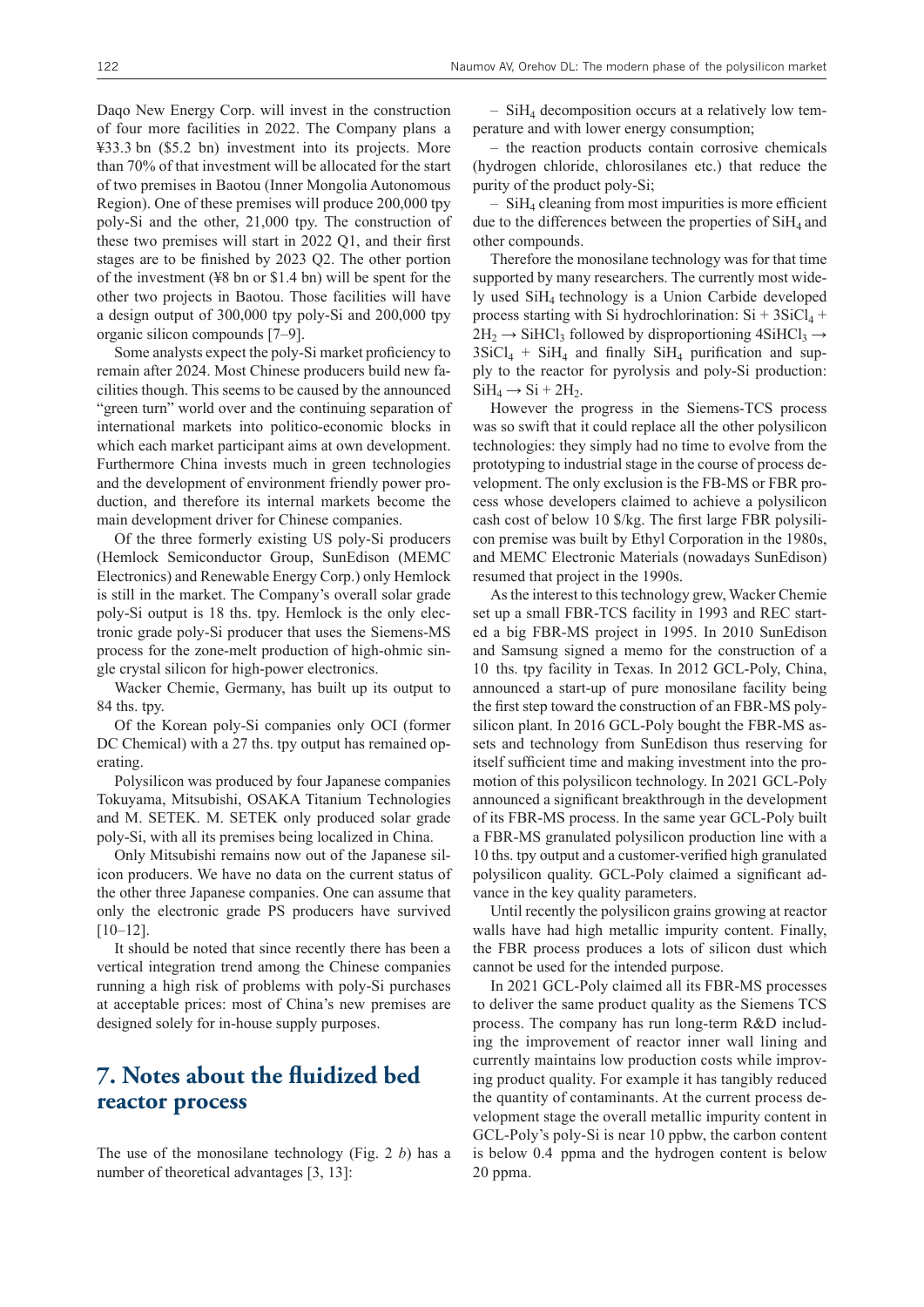The hydrogen expense at the output of GCL-Poly's 10,000 tpy line is almost 30% lower than that for another 6000 tpy line built by GCL-Poly earlier. Furthermore the fine-grained powder content was reduced to 0.1%. As for the output, GCL-Poly claims its FBR-MS process has reached a 99% yield for total granulated polysilicon and 90% specifically for granulated polysilicon that can be used for single crystal Si growth.

As compared with the Siemens process the FBR-MS one delivers lower power consumption. However until recently this advantage had been offset by a high fraction of ultrafine silicon powder in the final product. FBR-MS polysilicon grains produced by GCL-Poly have a spherical shape and a diameter of about 2 μm. These grain parameters not only comply with the specifications for single crystal Si growth charge but also are compatible with automated crucible charging systems (due to charge loading and transportation simplicity). Furthermore the line on the basis of this technology has only required a ¥700 mln investment, its power consumption being within 20 kWh/kg. GCL-Poly claims that by and large its granulated polysilicon produced by this process is suitable as charge for mono-Si production. In 2020 GCL-Poly's granulated silicon demo project was officially started in Xuzhou and became another step toward industrial scale granulated silicon production. Currently GCL-Poly has granulated silicon premises in Xuzhou and according to preliminary data it had produced about 30,000 tons of polysilicon by late 2021. The Company plans expanding its premises to satisfy the growing demand and it will produce 100,000 tpy of granulated silicon since early 2022 in Leshan. It has furthermore signed a memo for the production of 300,000 tpy of granulated silicon for R&D at Shangshu Machine Control. The first stage of the premises having a design output of 60,000 tpy is planned for starting in Baotou, see Table 4 [14].

GCL-Poly's large investment in granulated silicon production suggests the high promise of this market.

Granulated silicon has the advantage of low power consumption combined with uninterrupted production process. It also compensates the weak points of the Siemens TCS process. Large-scale production and use of granulated silicon will complement the Siemens TCS process by providing a good additional material for polysilicon crucible charging along with Siemens-TCS polysilicon due to better crucible filling. Also noteworthy, FBR-produced grains are the perfect material for the implementation of uninterrupted additional loading Cz single crystal growth. According to some estimates the Siemens-TCS PS production reached 511.1 ths. t, i.e., 98.1%, in

2020. 9.9 ths. t was produced using the FBR-MS process which is 1.9%. Preliminary estimates show that the Siemens-TCS poly-Si production was 535 ths. t in 2021, the FBR-MS figure being 11 ths. t [15–18].

#### **8. By-product output**

As noted above, of extreme importance for the Siemens-TCS process is the choice of the disposal or use variants for excess silicon tetrachloride. It is safe to say that the solution of this task will determine the success of new projects [3].

The main application domains of silicon tetrachloride and its derivatives are summarized in Table 5.

#### **9. Metallurgical grade silicon production in Russia and the CIS**

It can be seen from Table 6 that the development of Russian poly-Si production requires primarily the solution of the stable raw material supply problem.

However the main problem was that until 2021 the development of poly-Si production in Russia faced a low

**Table 5.** Main application domains of silicon tetrachloride and its derivatives [4]

| <b>Material</b>                      | <b>Application domain</b>                                                                                                                                                                                                                                                                                                                        |
|--------------------------------------|--------------------------------------------------------------------------------------------------------------------------------------------------------------------------------------------------------------------------------------------------------------------------------------------------------------------------------------------------|
| Silicon Tetrachloride                | Silicon epitaxy, semiconductor silicon, solar grade silicon, fiber-optic light guides, silica gel, organic chlorosila-<br>nes, organic silicon polymers, hydrosilisic acid, steel silicification                                                                                                                                                 |
| Ethyl silicate                       | Precision casting molds, corrosion resistant coatings, thermostable paints, solar cell array materials, lubricant<br>silicones, special purpose transformer oils, high-temperature heat exchange liquids, diffusion pump oils, modified<br>resins, thermostable glues, silicon oxide films for semiconductor surface masking, plastics, polymers |
| Aerosol silicon dioxide<br>(aerosil) | Resin and glue fillers, aerosols, cosmetics, medicines, lubricants, polishing materials, chemicals, quartz, thixotrop-<br>ic thickeners in paints and varnishes, plastic and rubber fillers                                                                                                                                                      |
| Quartz including high-purity         | Crucibles, growth boats and other containers for the synthesis, processing and storage of high-purity materials, lab<br>equipment and containers, pipes, pipe fittings, devices, illuminators, sight glasses, optical devices, light engineer-<br>ing items, optics                                                                              |
| Silicon nitride                      | High-temperature units and parts, jet propulsion engine nozzles, lining and other missile parts, melting crystal-<br>lization and diffusion containers for high-purity material processes, thermocouple sheaths, neutron sink prime<br>(hafnium)                                                                                                 |
| Silicon carbide                      | Protective coatings (e.g. hafnium coatings in epitaxial plants) electronics                                                                                                                                                                                                                                                                      |
| Tetraoxysilane                       | Optical glass, aerosil, quartz, silicon dioxide insulating layers for semiconductor devices, silicon polymers                                                                                                                                                                                                                                    |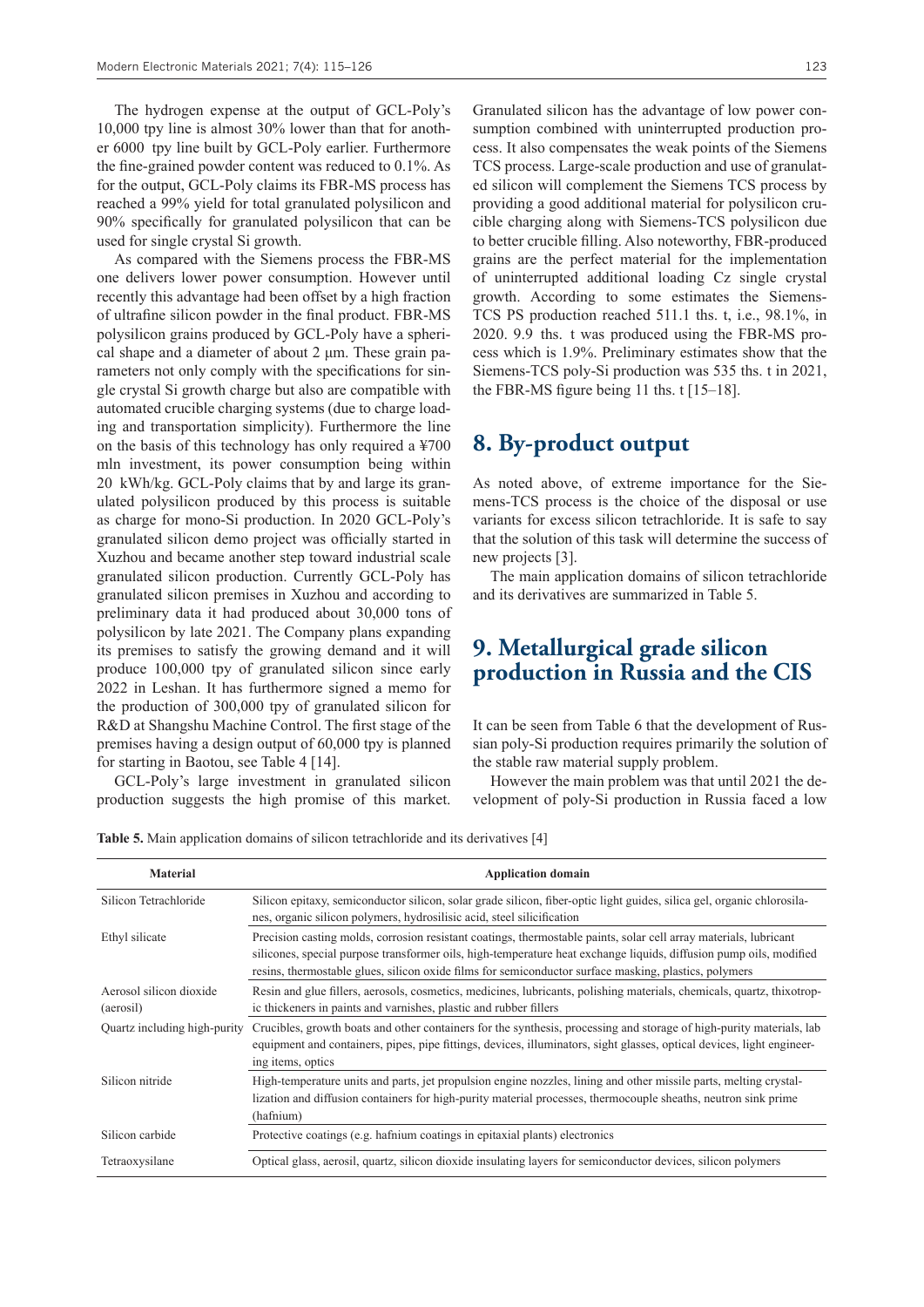| Country    | Plant                                                 | <b>Year started</b> | Output (ths. tpy) | <b>Comments</b>                                        |
|------------|-------------------------------------------------------|---------------------|-------------------|--------------------------------------------------------|
| Ukraine    | ZalK, Silicon shop                                    | 1938                | 25                | Demolished                                             |
| Russia     | UAZ, Silicon shop                                     | 1942                | 26                | Stopped in 2019                                        |
| Russia     | IrkAZ, Silicon shop, since 1988<br>Kremnii Rusal CJSC | 1981                | 34                | $2nd$ stage stopper in 2020, 4 ovens of<br>6 operating |
| Russia     | BrAZ, Silicon shop                                    | 1987                | 40                | Changed to FeSi produceion since<br>2000               |
| Kazakhstan | Tau Ken Temir JSC                                     | 2009                | 24                | Stopped in 2019                                        |

**Table 6.** CIS total premises as by 2021 [2]

domestic demand (700–800 tpy) and low world market prices which hindered the establishment of exportation-oriented premises. We however see that the overall situation has finally started to change, though slowly:

– Russian authorities have decided to further develop solar energy industry and build a 1 GW solar cell fab in the Kaliningrad Region (EnCOR). This fab will consume large quantities of silicon wafers that can hardly be provided under third-party contracts with foreign suppliers, and it should also be borne in mind that high-quality *n*-conductivity type wafers are required. Furthermore, Solar Systems Co. also has a single crystal silicon plant in Podolsk and claims to have increased its production facilities. Therefore the poly-Si demand for sole single crystal production will be about 7 ths. tpy which is close to the expert-recommended poly-Si production figure of 10 ths. tpy that can maintain a competitive product cost. The poly-Si, single crystal and wafer production facilities should be for the time being localized in Russia.

– implementation of fully domestic microelectronics production cycle is an important strategic task for Russia. The Russian electronics industry development strategy envisions a 2.7 times growth in the share of domestic electronics products in the Russian market by 2030. There is every evidence that the Russian Government have the firm intention to finally put away the sore problem faced by the microelectronics industry. Analysis of their approaches and comparison with the former policy suggests there is a big chance the problem will be finally solved somehow. If the future poly-Si project includes electronic grade poly-Si production, there will be a State support opportunity along with the purely economic advantage.

– the world's solar grade poly-Si prices have seen a growth since recently. This opens a certain window of opportunity. Taking into account the market volatility and quite probable price drops the future poly-Si production project should be designed so its OPEX be at a level of the current worldwide solar grade poly-Si companies' best price indicators (within 10 \$/kg).

– Russia has other electronics and photonics fields which urgently need domestic raw materials sources, i.e., the production of extra high purity quartz and glass. The choice of excess STC disposal and TCS production methods will improve the project economic parameters and solve important related industry tasks. High-temperature silicon tetrachloride hydrolysis is used for the production of high-purity synthetic quartz items, e.g. crucibles, melting boats, pipes and optics [4]. A specific feature of synthetic quartz derived from silicon tetrachloride is an extreme purity. The total of impurities (aluminum, iron, calcium, boron etc.) in highest purity rock crystal is far above that for synthetic quartz.

The USSR-developed synthetic quartz technology (implemented at the Podolsk Chemical and Metallurgical Plant) on the basis of high-temperature hydrolysis of silicon tetrachloride purified to a  $1 \cdot 10^{-4} - 1 \cdot 10^{-7}$  wt.% total impurity content delivers a material with a total impurity content of within  $1 \cdot 10^{-4} - 1 \cdot 10^{-5}$  by weight. This quartz is by 1–2 orders of magnitude purer than natural one. For the high-temperature hydrolysis method high-purity fine-grained silicon dioxide with a 0.1–100 μm particle size forms in the hydrolysis torch by analogy with aerosil production. The dioxide is sputtered onto an inert material shaping mold. The porous workpiece so formed is then compaction-sintered at 1400–1500 °C with shape correction. Similar processes are used for light-guide fiber drawing workpieces used in fiber optic technologies. Quartz use for fiber optics emphasizes the problem of hydroxyl group contamination that dramatically reduces the light conductivity of quartz fiber. The hydroxyl content in synthetic quartz produced in a hydrogen-containing gas torch (hydrogen, methane etc.) is  $(1–5) \cdot 10^{-2}$  wt. % [4].

This of course does not depreciate the necessity of improving the existing Siemens processes. Some authors believe that now it is the time to correct the overall approach to the advanced Siemens production of technical grade silicon [2, 19–21]:

– refusal from the power-consuming technical grade silicon production and trichlorosilane synthesis technologies due to a transition to direct chlorination of specially prepared silica,  $SiCl<sub>4</sub>$  production and subsequent low-temperature hydration to  $SiHCl<sub>3</sub>$ ;

– ruling out environment-polluting polycrystalline rod mechanical crushing and cutting technologies by replacing them for advanced "non-contamination" (electrohydraulic crushing, blistering etc.);

– use of monosilane for Siemens process recycling system replenishment.

#### **10. Conclusion**

In our opinion the poly-Si market is entering a new development phase. With some market proficiency being re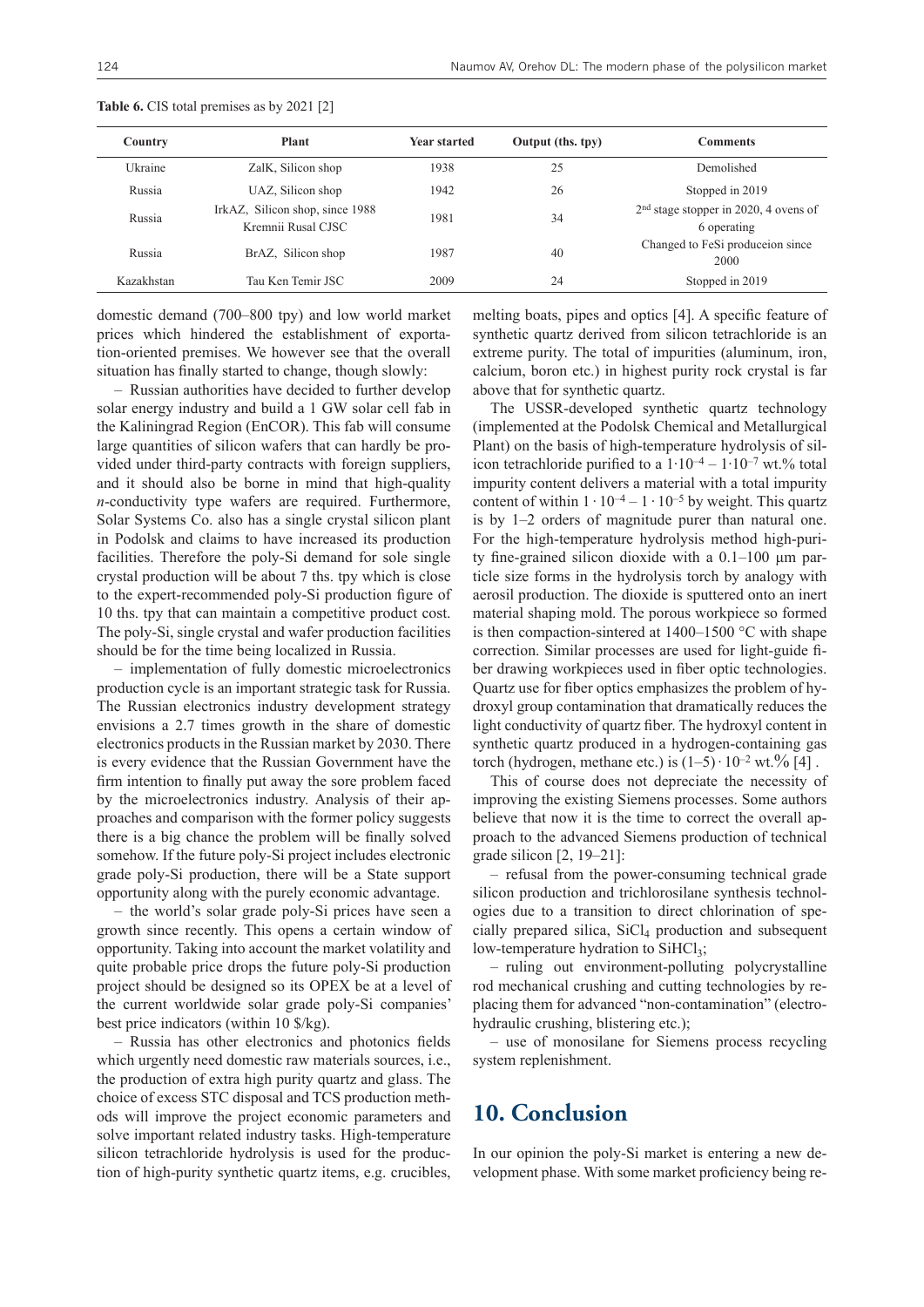tained on the whole, the "green turn" of the energy industry announced by all the governments, the development of local markets and the price recovery to an investment attractive level have promoted the development of new poly-Si fab projects. However the new projects should comply with the best practices elaborated during the low price period.

The domestic solar energy industry has finally approached the threshold beyond which the entire process chain of photovoltaic products becomes profitable. In turn the large-scale fabrication of photovoltaic cells and arrays will give an impetus to the development of elated industries (production of accessories and consumables, e.g. composite and isostatic graphite items, laminating films, process gases, magnetron targets and many other products). Furthermore there will be economic grounds for the fabrication of related equipment the supplies of which are hindered by COVID epidemic consequences or sanction-related restrictions and concerns. A cornerstone problem will doubtlessly be the development of poly-Si production which stopped after the collapse of the USSR

#### and has not revived in the subsequent years despite multiple attempts all of which have unfortunately been absolutely feckless. Russia has finally gained auspicious conditions for the implementation of this ambitious and crucially important semiconductor industry project.

Of special importance is the choice of Siemens trichlorosilane process parameters. A specific feature of the Russian market is the presence of several very important fields (solar energy, microelectronics, high-power electronics, photonics and fiber optics) which are small by international standards and equally face raw material shortage. It appears that Russia will greatly benefit from integral projects delivering solutions of multiple raw materials supply problems.

# **Acknowledgments**

The Authors are grateful to V.V. Ryazantsev for help in synthetic quartz technology description.

# **References**

- 1. Naumov A.V., Parkhomenko Yu.N. New reality of the polysilicon market. *XI Intern. conf. on topical issues of physics, materials science, technology and diagnostics of silicon, nanoscale structures and devices based on it* ("Silicon-2018"). Chernogolovka, 2018, p. 11. (In Russ.)
- 2. Eremin V.P., Eliseev I.A. The state of silicon production in Russia and the world, its refining to high grades and "solar" quality. *XIII Intern. conf. on topical issues of physics, materials science, technology and diagnostics of silicon, nanoscale structures and devices based on it* ("Silicon-2020"). Yalta, 2020, p. 44. (In Russ.)
- 3. Falkevich E.S., Pulner E.O., Chervony I.F. Shvartsman L.Ya. *Semiconductor silicon technology*. Moscow: Metallurgy, 1992, 408 p. (In Russ.)
- 4. Sivoshinskaya T.I., Grankov I.V., Shabalin Yu.P., Ivanov L.S. *Processing of silicon tetrachloride formed during the production of semiconductor silicon*. Moscow: Ekonomika, 1989, 49 p. (In Russ.)
- 5. Mitin V.V., Kokh A.A. The development of the market and the production technology of polycrystalline silicon. *Izvestiya Vysshikh Uchebnykh Zavedenii. Materialy Elektronnoi Tekhniki = Materials of Electronics Engineering*, 2017; 20(2): 99–106. (In Russ.). https:// doi.org/10.17073/1609-3577-2017-2-99-106
- 6. Photovoltaic Industry Price Trend: Polysilicon Sustains Minor Price Reduction While Large-Scale Products Remain Robust in Prices. https://www.energytrend.com/pricequotes/20201014-19600.html (accessed: 27.12.2021).
- 7. Polysilicon the key factor in 2020 PV industry supply as value-chain production forecast at 140GW. https://www.pv-tech. org/editors-blog/polysilicon-the-key-factor-in-2020-pv-industrysupply-as-value-chain-production-forecast-at-140gw (accessed: 27.12.2021).
- 8. What's behind solar's polysilicon shortage and why it's not getting better anytime soon. https://www.bernreuter.com/newsroom/pdf-articles/ (accessed: 27.12.2021).
- 9. TrendForce:Prices of Polysilicon Expected to Remain Sturdy on High Levels in 2021 under Balanced Supply and Demand. https:// www.energytrend.com/research/20210107-20605.html
- 10. Daqo polysilicon demand hit by 'dramatic rise' in ASPs. https:// www.pv-tech.org/news/daqos-polysilicon-demand-hit-by-dramaticrise-in-aspsShare (accessed: 27.12.2021).
- 11. Daqo begins pilot production at new polysilicon facility, targets 105,000MT of capacity by start of next year. https://www.pv-tech. org/daqo-begins-pilot-production-at-new-polysilicon-facilitytargets-105000mt-of-capacity-by-start-of-next-year/ (accessed: 27.12.2021).
- 12. Global and China Polysilicon Industry Report 2019-2023. https:// www.globenewswire.com/news-release/2019/05/24/1843135/0/en/ Global-and-China-Polysilicon-Industry-Report-2019-2023.html (accessed: 27.12.2021).
- 13 Xinyi Solar to enter polysilicon production with launch of new entity and Yunnan-based facility. https://www.pv-tech.org/xinyi-solar-to-enter-polysilicon-production-with-launch-of-new-entity-andyunnan-based-facility/ (accessed: 27.12.2021).
- 14. FBR polysilicon technology promise or hype? http://www.bernreuter.com/en/references/library.html (accessed: 27.12.2021).
- 15. China's polysilicon output will reach 450,000 tons in 2020. https:// www.funcmater.com/china-s-polysilicon-output-will-reach-450- 000-tons-in-2020.html (accessed: 24.02.2020).
- 16. PV Price Watch: Module prices stable as polysilicon prices continue downward trend. https://www.pv-tech.org/pv-price-watch-module-prices-stable-as-polysilicon-prices-continue-downward-trend/ (accessed: 27.12.2021).